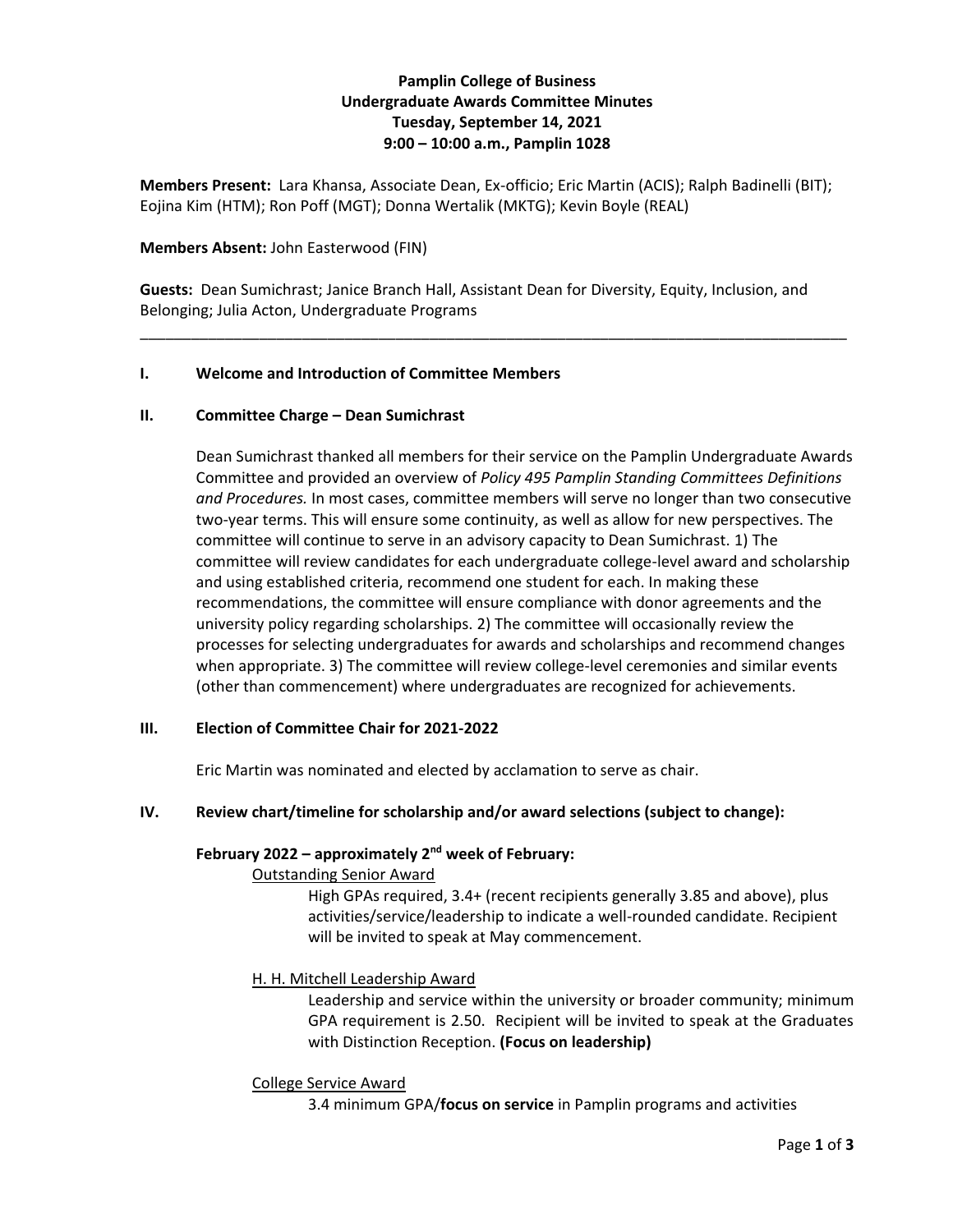Caught in the Act of Leadership Award – Business Leadership Center – Kim Carlson Outstanding leadership and/or courage in a specific leadership situation. 1-2 \$1,000 Scholarships. Nominations are due on Reading Day (Dec. 9) and Kim will have them ready for committee review prior to February meeting.

Departments will solicit nominations for senior awards late December/early January. Nominees will submit a cover letter and resume. Departments are asked to nominate one student for each award along with the department head approval form (on Canvas site) to ensure consistency across all department recommendations. Committee members will collect and upload all documents to a private canvas course. Start date for solicitation from the student body is November 1, 2021 and deadline for upload of the 1 nominee per department per award is January 28, 2022. Dean Sumichrast will officially notify Senior Award recipients (except Caught in the Act of Leadership Award). Committee members should not notify recipients until after the Dean's notifications go out.

# **April 2022 – 3 rd or 4th week of April (pursuant to Financial Aid data):**

Pamplin Junior Merit General Merit Special Interest

# **V. Other Business**

- Janice Branch Hall, Assistant Dean for Diversity, Equity, Inclusion, and Belonging (DEIB), provided an overview of the DEIB unit and staff members. The Office for DEIB look forward to partnering with this committee to advance DEIB within our college and assisting the committee with scholarship awareness and mitigating any barriers for students accessing and receiving scholarships.
- The committee recommended that Dean Hall be added to the roster as an ex-officio member. This recommendation was approved by Dean Khansa with the endorsement of the dean. Hall's membership term is for the current academic year. Khansa will propose a revision of Pamplin policy 459, Pamplin Standing Committees and Procedures, to make the change ongoing.
- Donna suggested a marketing campaign to increase awareness and promotion of the scholarship application timeline. Committee suggestions included promotional videos featuring last year's scholarship recipients, an application QR code linked to the scholarship portal that can be displayed on banners around Pamplin, advertising through BUSINFO, and utilizing assistance from the DEIB team and academic advising team.

### **– Scholarship Dates and Deadlines**

Scholarship Central opens January 1 – March 1, 2022 (awards applied Fall 2022-Spring 2023). ALL students MUST complete a FAFSA or they will not be allowed to receive a scholarship. FAFSA opens October 1. Incoming students will be required to submit by January 22<sup>nd</sup>, returning students will be required to submit by March  $1<sup>st</sup>$ .

### **– Annual Honors Banquet**

The fall honors banquet has been deferred until spring 2022, date/time TBD.